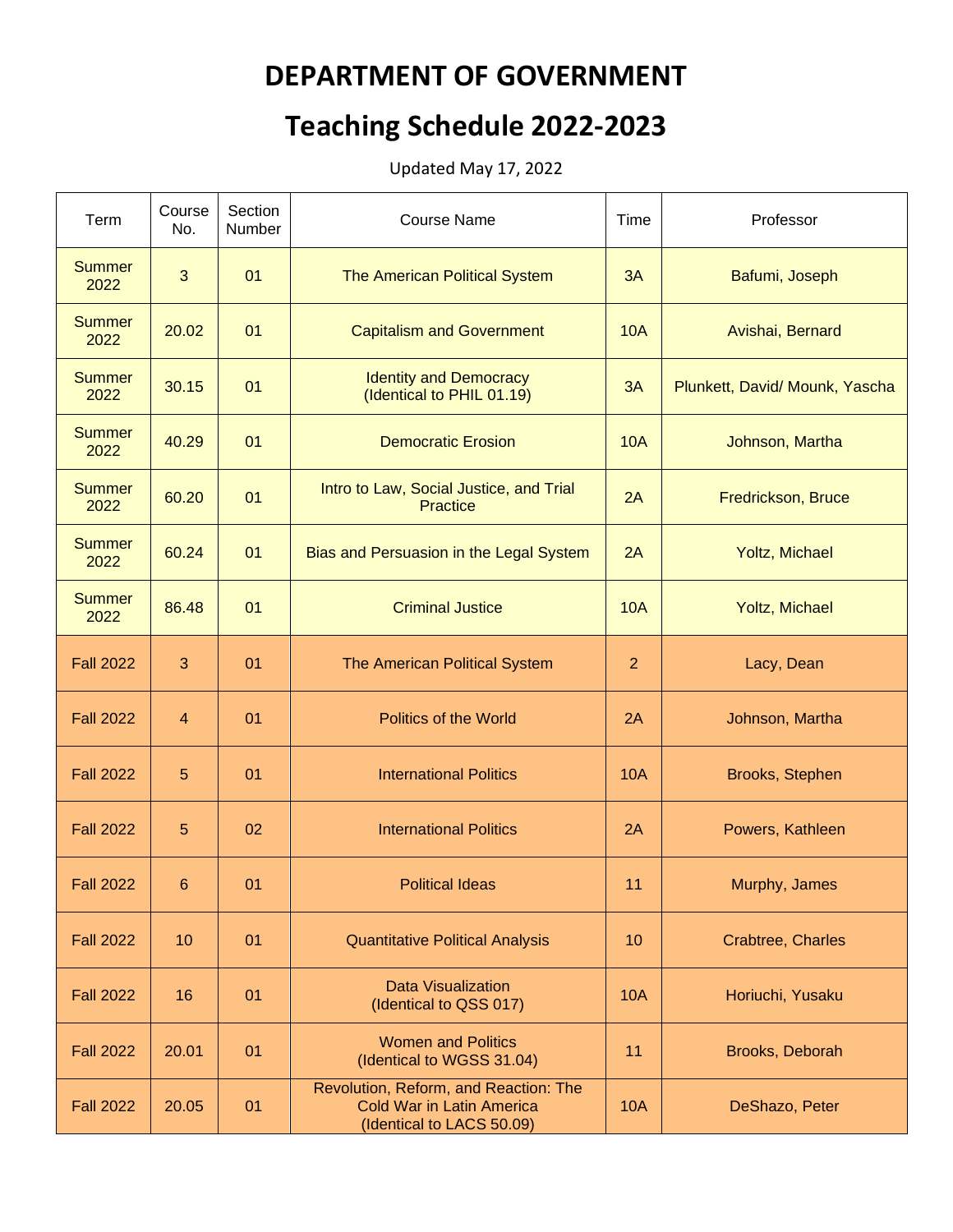| <b>Fall 2022</b> | 20.07 | 01 | <b>Religion and World Politics</b>                                                | $\overline{2}$ | Baum, Robert                           |
|------------------|-------|----|-----------------------------------------------------------------------------------|----------------|----------------------------------------|
| <b>Fall 2022</b> | 20.11 | 01 | <b>Entrepreneurship Workshop</b><br>(Identical to PBPL 053)                       | 6 <sub>B</sub> | Avishai, Bernard                       |
| <b>Fall 2022</b> | 40.03 | 01 | Politics of Japan<br>(Identical to ASCL 67.01)                                    | 9L             | Horiuchi, Yusaku                       |
| <b>Fall 2022</b> | 40.09 | 01 | <b>Politics of Israel &amp; Palestine</b><br>(Identical to JWST 40.01/ MES 12.09) | <b>10A</b>     | Avishai, Bernard/<br>Fishere, Ezzedine |
| <b>Fall 2022</b> | 40.24 | 01 | <b>Dictatorship and Dissent</b><br>(Identical to MES 12.06)                       | <b>10A</b>     | Aswany, Al                             |
| <b>Fall 2022</b> | 40.25 | 01 | <b>Introduction to Middle East Politics</b><br>(Identical to MES 8.01)            | 2A             | Fishere, Ezzedine                      |
| <b>Fall 2022</b> | 50.02 | 01 | Civil War, Insurgency and the International<br>Response                           | 10             | Friedman, Jeffrey                      |
| <b>Fall 2022</b> | 50.06 | 01 | <b>Nuclear Weapons</b>                                                            | <b>10A</b>     | Press, Daryl                           |
| <b>Fall 2022</b> | 50.17 | 01 | <b>Weapons of Mass Destruction</b>                                                | 2A             | Miller, Nicholas                       |
| <b>Fall 2022</b> | 83.05 | 01 | Media and Advertising: American Politics                                          | 12             | Brooks, Deborah                        |
| <b>Fall 2022</b> | 83.19 | 01 | <b>American Political Behavior</b>                                                | 3A             | Lacy, Dean                             |
| <b>Fall 2022</b> | 83.21 | 01 | <b>Experiments in Politics</b><br>(Identical to QSS 30.03)                        | 3A             | Crabtree, Charles                      |
| <b>Fall 2022</b> | 83.28 | 01 | Persuasion and the Policy Process<br>(Identical to PBPL 83.01)                    | <b>10A</b>     | Jerit, Jennifer                        |
| <b>Fall 2022</b> | 83.29 | 01 | The Political Nature of the American<br><b>Judicial System</b>                    | 3A             | Rosenberg, Gerald                      |
| <b>Fall 2022</b> | 84.40 | 01 | <b>Democratic Erosion</b>                                                         | 6B             | Carey, John/Muirhead, Russ             |
| <b>Fall 2022</b> | 85.08 | 01 | US Security Policy in the 21st Century                                            | 2A             | Brooks, Stephen                        |
| <b>Fall 2022</b> | 85.12 | 01 | <b>Military Statecraft in Intl Relations</b><br>(Identical to PBPL 82.01)         | 2A             | Press, Daryl                           |
| <b>Fall 2022</b> | 85.29 | 01 | Lessons from America's Foreign Wars                                               | 11             | Friedman, Jeffrey                      |
| <b>Fall 2022</b> | 85.37 | 01 | <b>Resistance and Collaboration</b>                                               | <b>10A</b>     | Miller, Nicholas                       |
| <b>Fall 2022</b> | 85.38 | 01 | <b>Gender and War</b>                                                             | 3A             | Baldez, Lisa                           |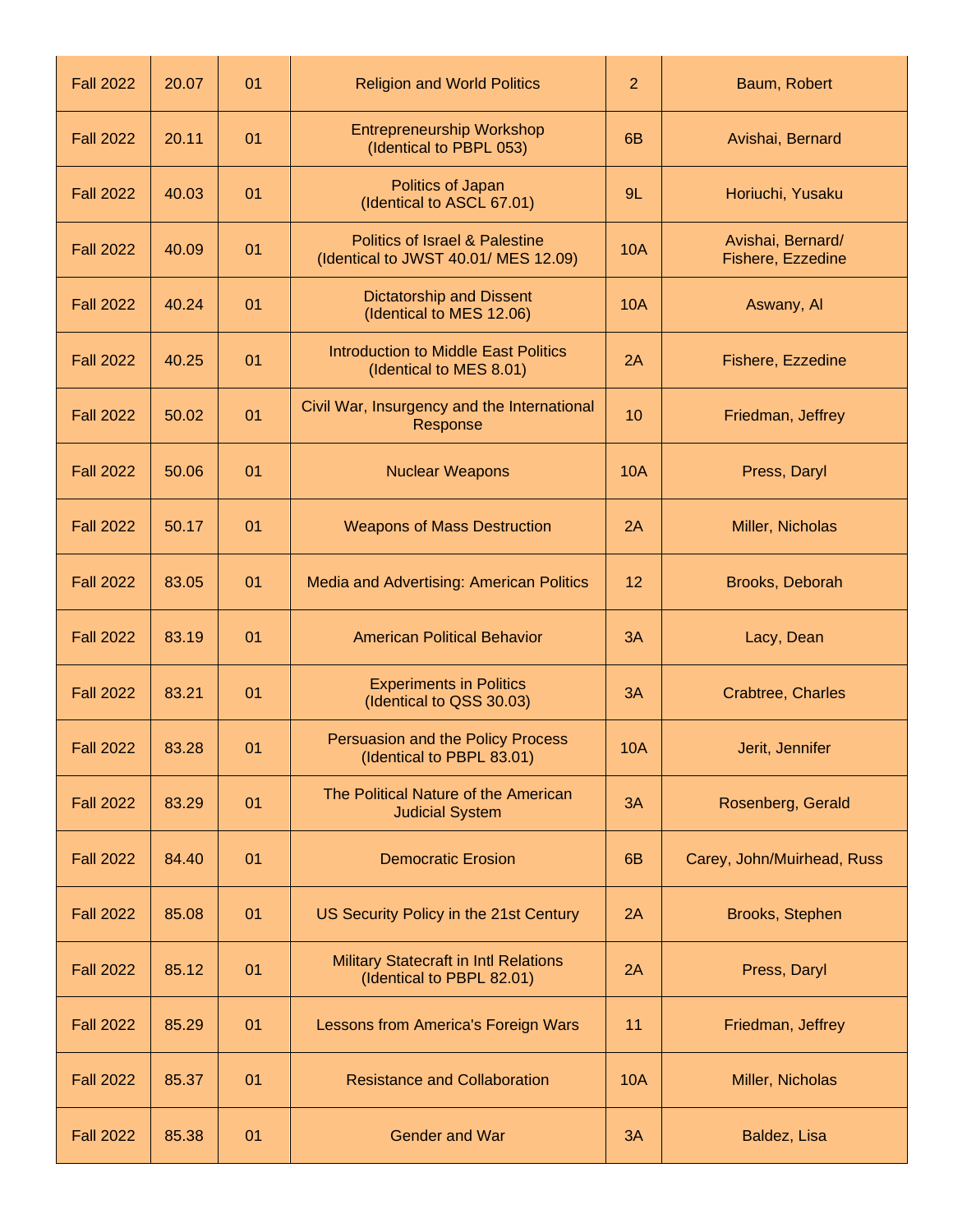| <b>Fall 2022</b> | 86.18        | 01          | <b>Contemporary Readings in Justice</b>                                                                  | 6 <sub>B</sub> | Bedi, Sonu                            |
|------------------|--------------|-------------|----------------------------------------------------------------------------------------------------------|----------------|---------------------------------------|
| <b>Fall 2022</b> | 86.25        | 01          | <b>Adam Smith and Political Economy</b><br>(Identical to ECON 5)                                         | 10             | Clark, Henry                          |
| <b>Fall 2022</b> | 86.45        | 01          | Race, Justice, and the Law<br>(Identical to PHIL 38.03)                                                  | 3A             | Muirhead/Plunkett                     |
| <b>Fall 2022</b> | 90-92        | 90          | <b>London FSP</b>                                                                                        | N/A            | Wohlforth, William                    |
| <b>Fall 2022</b> | 097          | 01          | <b>Honors</b>                                                                                            | 3B             | Swaine, Lucas/<br>Valentino, Benjamin |
| Winter<br>2023   | $\mathbf{3}$ | 01          | The American Political System                                                                            | 11             | Costa, Mia                            |
| Winter<br>2023   | 4            | 01          | Politics of the World                                                                                    | 3A             | Johnson, Martha                       |
| Winter<br>2023   | 5            | 01          | <b>International Politics</b>                                                                            | 10             | Lind, Jennifer                        |
| Winter<br>2023   | 5            | 02          | <b>International Politics</b>                                                                            | 10A            | Wohlforth, William                    |
| Winter<br>2023   | 6            | 01          | <b>Political Ideas</b>                                                                                   | 10             | Clarke, Michelle                      |
| Winter<br>2023   | 7.12         | 01          | Intelligence and National Security                                                                       | 11             | Friedman, Jeffrey                     |
| Winter<br>2023   | 7.14         | 01          | Does Democracy Work?                                                                                     | 9L             | Jerit, Jennifer                       |
| Winter<br>2023   | 10           | 01          | <b>Quantitative Political Analysis</b>                                                                   | 10             | Crabtree, Charles                     |
| Winter<br>2023   | 10           | 02          | <b>Quantitative Political Analysis</b>                                                                   | 11             | Ferwerda, Jeremy                      |
| Winter<br>2023   | 16           | $\mathbf 1$ | Data Visualization<br>(Identical to QSS 017)                                                             | <b>TBD</b>     | Cooper, Robert                        |
| Winter<br>2023   | 18           | 1           | Intro to Game Theory<br>(Identical to QSS018)                                                            | <b>TBD</b>     | Herron, Michael                       |
| Winter<br>2023   | 37           | 01          | Polling, Public Opinion, and Public Policy<br>(Identical to PBPL 44 /QSS 30.20)                          | 9L             | Barabas, Jason                        |
| Winter<br>2023   | 39           | 01          | <b>Political Psychology</b>                                                                              | 11             | Jerit, Jennifer                       |
| Winter<br>2023   | 40.09        | 01          | Politics of Israel & Palestine<br>(Identical to JWST 40.01/ MES 12.09)                                   | 10A            | Magib, Shaul                          |
| Winter<br>2023   | 40.14        | 01          | Latin America's Search for Democracy and<br>Development - The Andean Region<br>(Identical to LACS 50.07) | <b>TBD</b>     | DeShazo, Peter                        |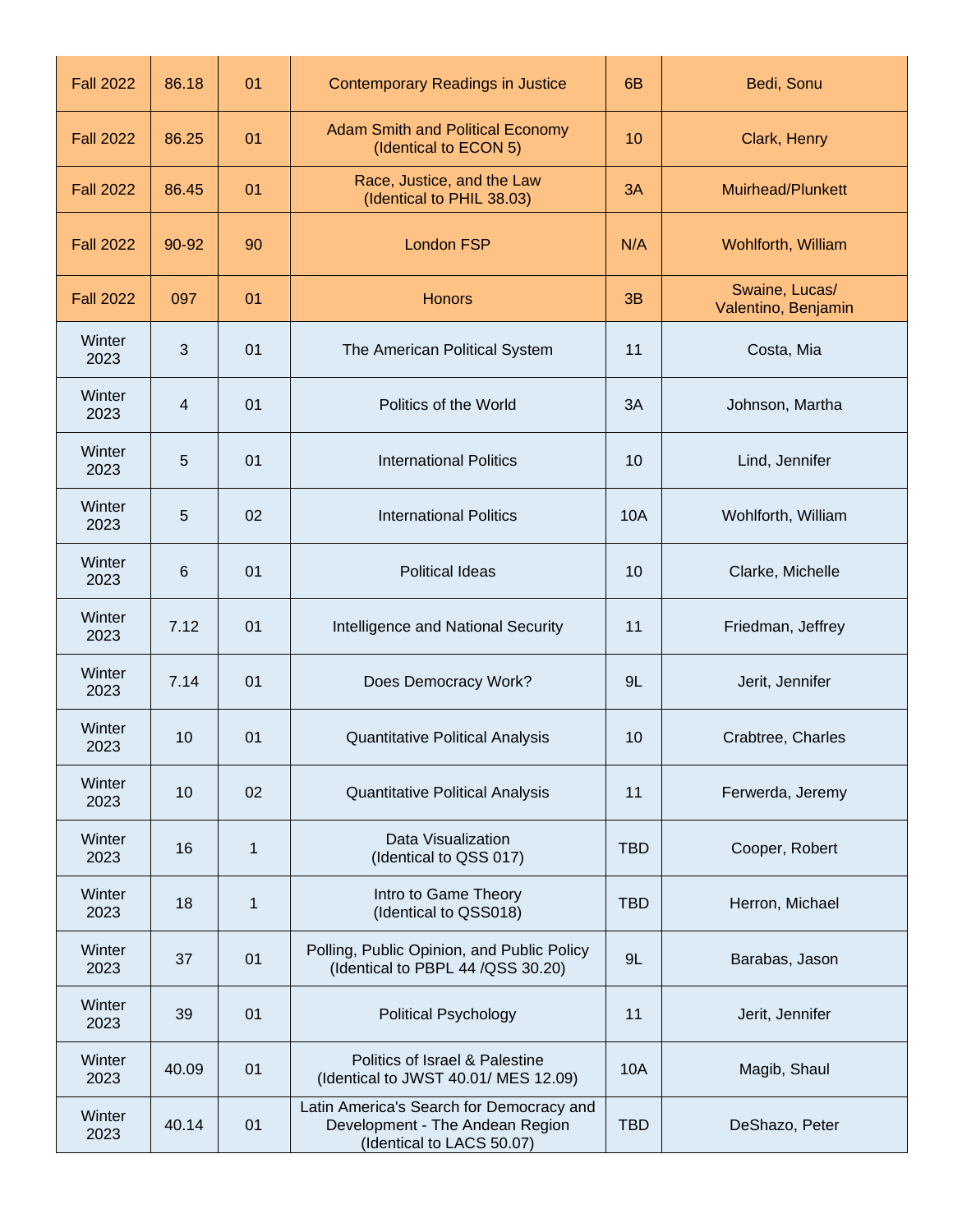| Winter<br>2023 | 50.03          | 01 | The Rise of China                                          | 12             | Lind, Jennifer                        |
|----------------|----------------|----|------------------------------------------------------------|----------------|---------------------------------------|
| Winter<br>2023 | 50.08          | 01 | Psychology and International Politics                      | 2A             | Powers, Kathleen                      |
| Winter<br>2023 | 50.19          | 01 | Development Under Fire                                     | <b>10A</b>     | Lyall, Jason                          |
| Winter<br>2023 | 52             | 01 | <b>Russian Foreign Policy</b>                              | 2A             | Wohlforth, William                    |
| Winter<br>2023 | 59             | 01 | Foreign Policy and Decision Making                         | 10             | Friedman, Jeffrey                     |
| Winter<br>2023 | 61             | 01 | Jurisprudence                                              | 10             | Murphy, James                         |
| Winter<br>2023 | 81.16          | 01 | The Rise of Populism in Europe                             | 3A             | Ferwerda, Jeremy                      |
| Winter<br>2023 | 83.21          | 01 | <b>Experiments in Politics</b><br>(Identical to QSS 30.03) | 3A             | Crabtree, Charles                     |
| Winter<br>2023 | 83.22          | 01 | <b>Political Representation</b>                            | $\overline{2}$ | Costa, Mia                            |
| Winter<br>2023 | 84.14          | 01 | Foreign Aid                                                | <b>10A</b>     | Johnson, Martha                       |
| Winter<br>2023 | 85.39          | 01 | Public Opinion and the American Foreign<br>Policy          | <b>10A</b>     | Powers, Kathleen                      |
| Winter<br>2023 | 85.41          | 01 | <b>Political Violence</b>                                  | 2A             | Lyall, Jason                          |
| Winter<br>2023 | 86.31          | 01 | The Political Philosophy of Nietzsche                      | 10A            | Clarke, Michelle                      |
| Winter<br>2023 | 86.42          | 01 | Work, Leisure, and a Good Life                             | 11             | Murphy, James                         |
| Winter<br>2023 | 98             | 01 | Honors                                                     | 3B             | Swaine, Lucas/<br>Valentino, Benjamin |
| Spring<br>2023 | 3              | 01 | The American Political System                              | 10             | Costa, Mia                            |
| Spring<br>2023 | $\overline{4}$ | 01 | Politics of the World                                      | 3A             | Johnson, Martha                       |
| Spring<br>2023 | 5              | 01 | <b>International Politics</b>                              | <b>10A</b>     | Brooks, Stephen                       |
| Spring<br>2023 | 5              | 02 | <b>International Politics</b>                              | 10             | Press, Daryl                          |
| Spring<br>2023 | $\overline{5}$ | 03 | <b>International Politics</b>                              | 11             | Press, Daryl                          |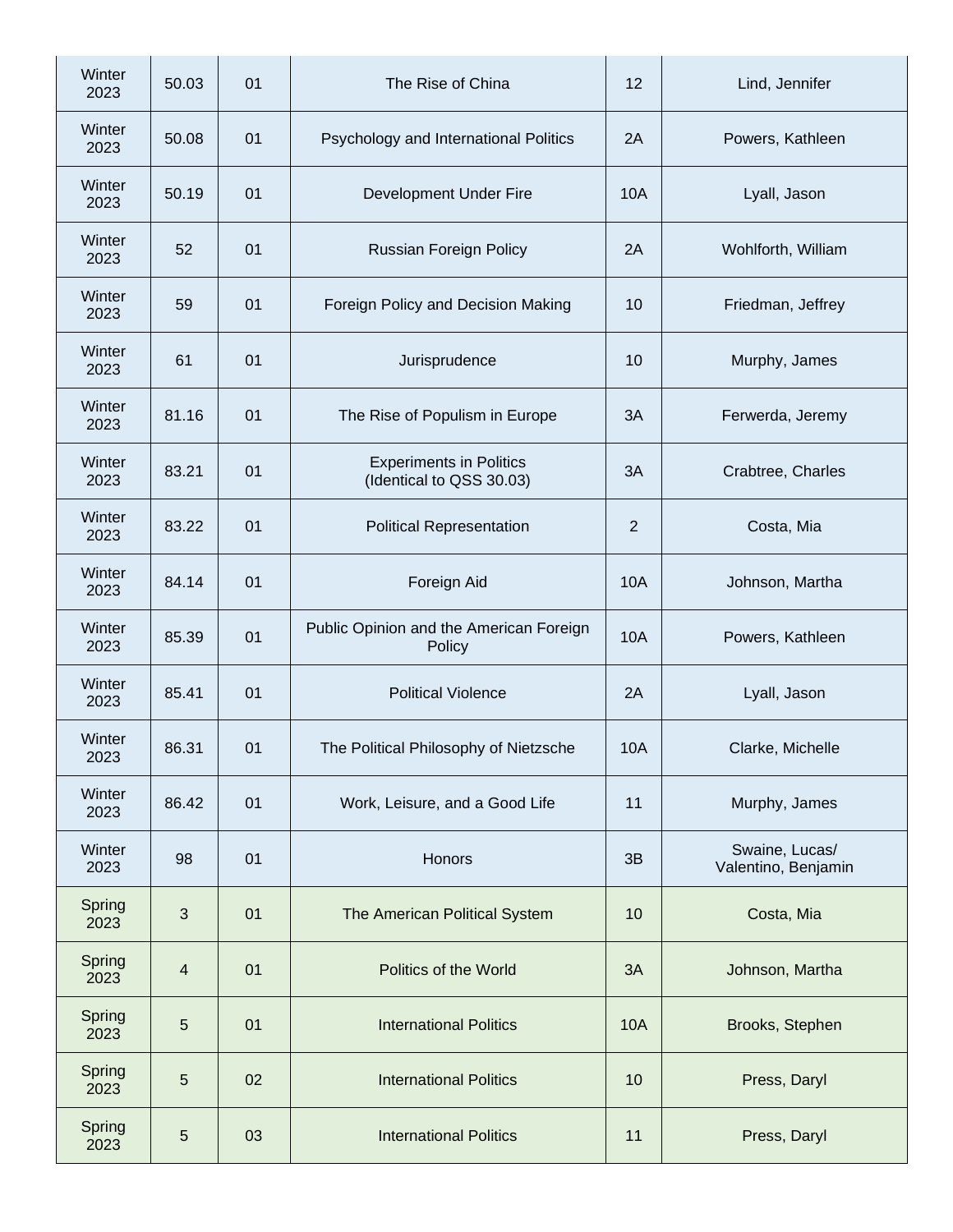| Spring<br>2023 | 6     | 01          | <b>Political Ideas</b>                                                                       | 10         | Clarke, Michelle                     |
|----------------|-------|-------------|----------------------------------------------------------------------------------------------|------------|--------------------------------------|
| Spring<br>2023 | 7.03  | 01          | The Media and American Politics                                                              | D          | Brooks, Deborah                      |
| Spring<br>2023 | 10    | 01          | <b>Quantitative Political Analysis</b>                                                       | 10A        | Costa, Mia                           |
| Spring<br>2023 | 016   | 01          | Data Visualization<br>(Identical to QSS 017)                                                 | <b>10A</b> | Horiuchi, Yusaku                     |
| Spring<br>2023 | 016   | 02          | Data Visualization<br>(Identical to QSS 017)                                                 | 2A         | Horiuchi, Yusaku                     |
| Spring<br>2023 | 20.01 | 01          | <b>Women and Politics</b><br>(Identical to WGSS31.04)                                        | 12         | Brooks, Deborah                      |
| Spring<br>2023 | 20.10 | 01          | <b>Markets and Their Critics</b>                                                             | <b>TBD</b> | Clark, Henry                         |
| Spring<br>2023 | 30.04 | 01          | <b>Political Misinformation and Conspiracy</b><br><b>Theories</b>                            | 2A         | Nyhan, Brendan                       |
| Spring<br>2023 | 30.09 | 01          | Law, Courts, and Judges<br>(Identical to PBPL 28)                                            | <b>TBD</b> | Nachlis, Herschel                    |
| Spring<br>2023 | 30.12 | 01          | Affirmative Action in Higher Education<br>(Identical to PBPL 027/ EDUC 35)                   | <b>TBD</b> | Herman, Melissa                      |
| Spring<br>2023 | 40.15 | 01          | Commodities, Globalization, and<br>Development in Latin America<br>(Identical to LACS 50.08) | <b>TBD</b> | DeShazo, Peter                       |
| Spring<br>2023 | 40.20 | 01          | <b>Immigration Politics</b>                                                                  | 11         | Ferwerda, Jeremy                     |
| Spring<br>2023 | 40.23 | 01          | Energy&Society in the Middle East and<br>North Africa (Identical to MES 4.01)                | 2A         | Vandewalle, Diederik/ Elias,<br>Chad |
| Spring<br>2023 | 40.30 | 01          | Language, Politics, and Power in the<br>Middle East (Identical to MES 16.12)                 | <b>10A</b> | Glinert, Lewis                       |
| Spring<br>2023 | 40.31 | $\mathbf 1$ | Red Terror: History&Culture of the Stalin<br>Labor Camps (Identical to COCO 039)             | 11         | Kan, Sergei                          |
| Spring<br>2023 | 5X.XX | 01          | Inequality and Violence: A Global History                                                    | 2A         | Lyall, Jason                         |
| Spring<br>2023 | 58    | 01          | <b>International Political Economy</b>                                                       | 11         | Mastanduno, Michael                  |
| Spring<br>2023 | 60.04 | 01          | <b>Ethics and Public Policy</b><br>(Identical to PBPL42)                                     | 2A         | Rose, Julie                          |
| Spring<br>2023 | 60.17 | 01          | <b>Arab Political Thought</b><br>(Identical to MES 12.05)                                    | 2A         | Fishere, Ezzedine                    |